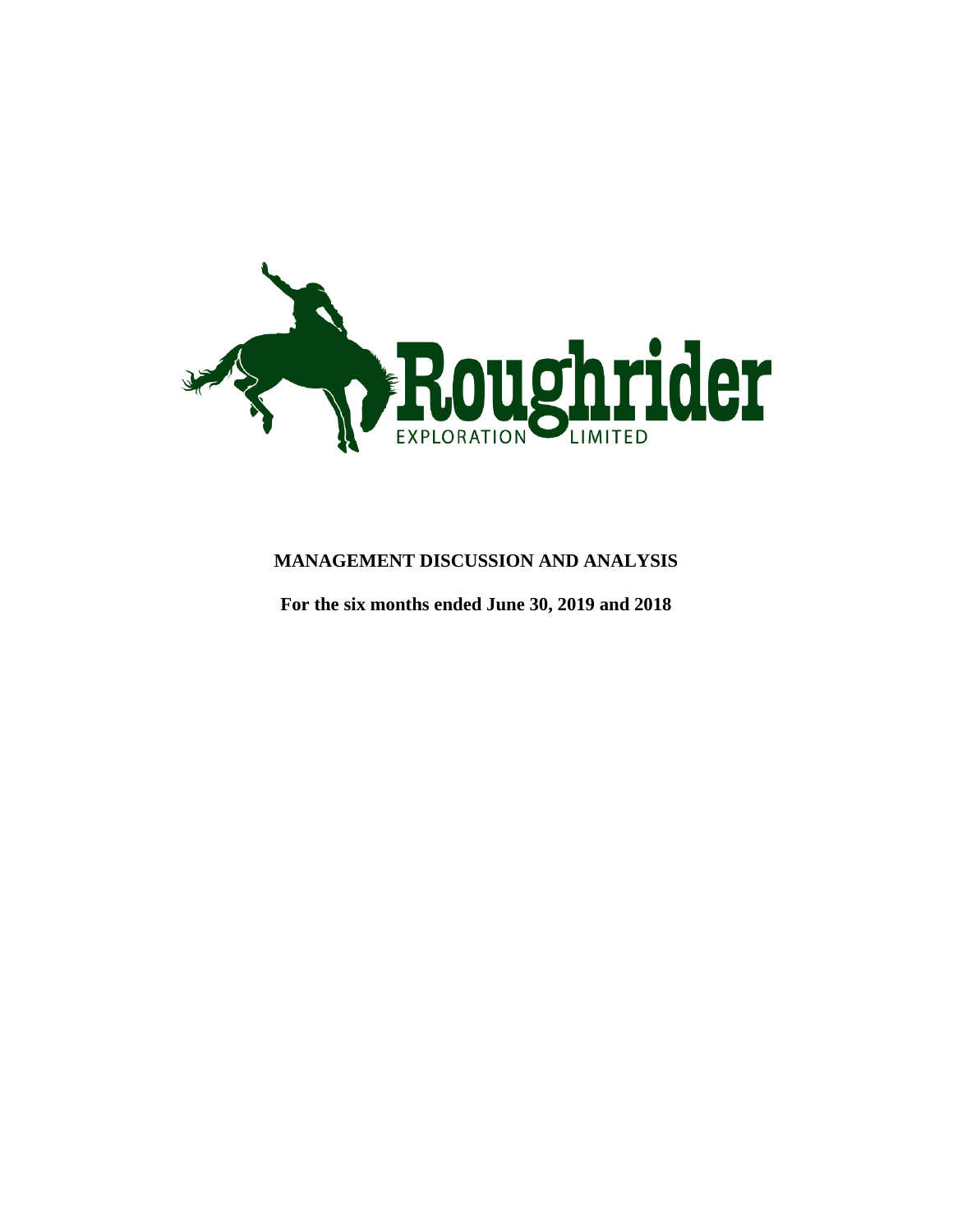### **INTRODUCTION**

Prepared on August 29, 2019 for the six months ended June 30, 2019 ("Q2 2019"), this Management Discussion and Analysis ("MD&A") supplements, but does not form part of the audited financial statements of Roughrider Exploration Limited ("Roughrider" or the "Company"). This MD&A should be read in conjunction with the accompanying condensed interim financial statements for the six months ended June 30, 2019 and 2018 and the audited financial statements for the years ended December 31, 2018 and 2017 and the related notes which have been prepared in accordance with International Financial Reporting Standards ("IFRS").

Additional information, including financial statements and more detail on specific items discussed in this MD&A can be found on the Company's page at www.sedar.com.

Monetary amounts in the following discussion are in Canadian dollars.

This MD&A contains Forward Looking Information. Please read the Cautionary Statements on page 3 carefully.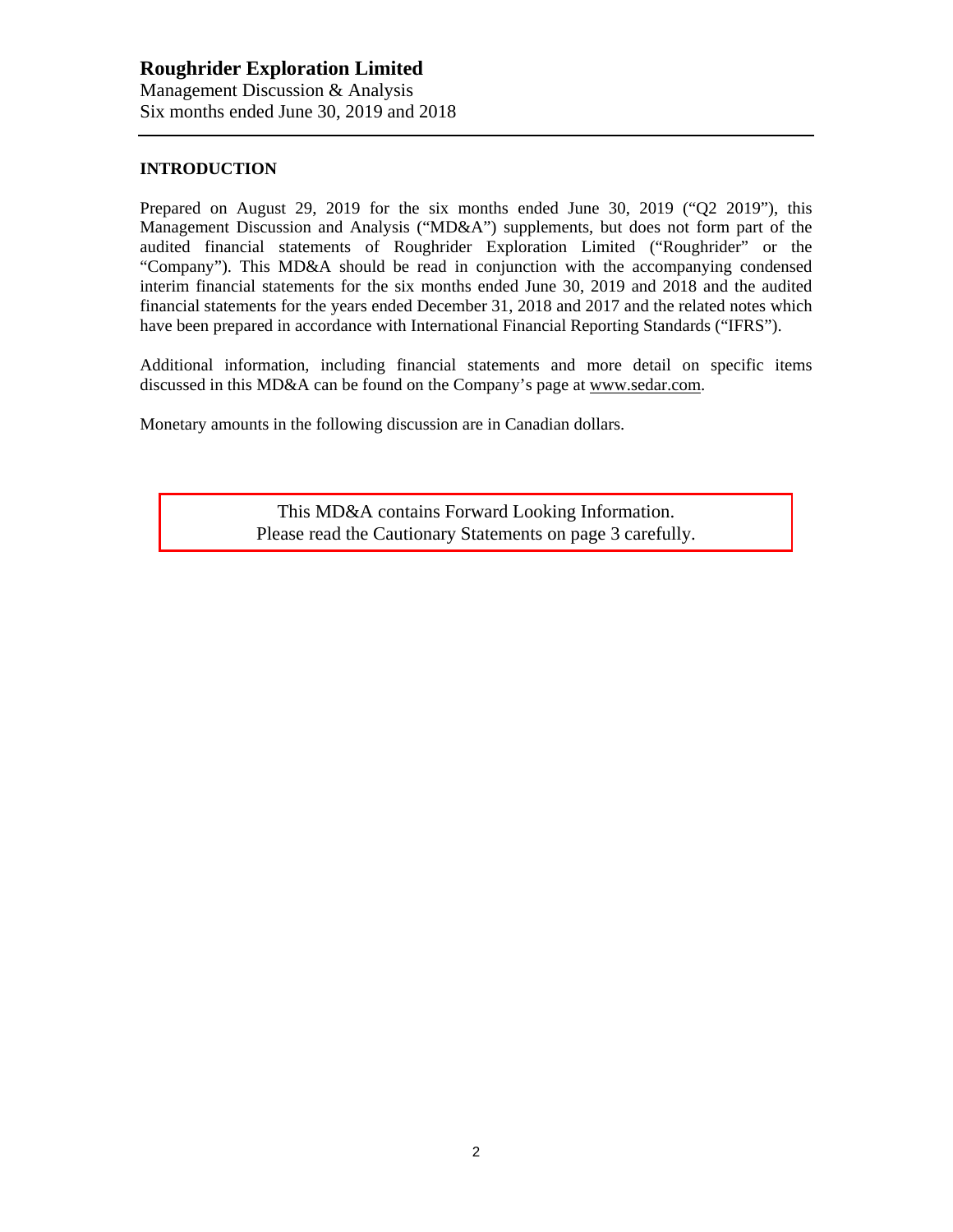### **FORWARD-LOOKING INFORMATION**

This MD&A contains certain forward-looking information and forward-looking statements as defined in applicable securities laws. All statements other than historical fact are forward looking statements.

The statements reflect the current beliefs of the Company and are based on currently available information. Accordingly, these statements are subject to known and unknown risks, uncertainties and other factors which could cause the actual results, performance or achievements of the Company to be materially different from any future results, performance or achievements expressed in or implied by the forward-looking statements. This forward-looking information, principally under the heading "Outlook," but also elsewhere in this document, includes estimates, forecasts, plans and statements as to the Company's current expectations concerning, among other things, continuance as a going concern, collection of receivables, requirements for additional capital, the availability of financing, and the potential held by projects in the Company's portfolio.

Forward-looking statements are based on a number of assumptions, including, but not limited to, assumptions regarding general business and economic conditions, interest rates, the global and local supply and demand for labour and other project inputs, changes in commodity prices in general, changes to legislation, conditions in financial markets (in particular, the continuing availability of financing), our ability to attract and retain skilled staff, and our ongoing relations with governments, our employees and business partners. The foregoing list of assumptions is not exhaustive. Events or circumstances could cause actual results to vary materially from expectations.

Factors that may cause actual results to vary include, but are not limited to: actual experience in collecting receivables, changes in interest and currency exchange rates, acts or omissions of governments, including those who consider themselves self-governing, delays in the receipt of government approvals or permits to begin work, inaccurate geological and engineering assumptions, unanticipated future operational difficulties (including cost escalation, unavailability of materials and equipment, industrial disturbances or other job action, epidemic, pandemic or other disease outbreaks, and unanticipated events related to health, safety and environmental matters), political risk (including the risk that the rights to mine a project may be rescinded by the government or otherwise lost), actual exploration results, social unrest, failure of counterparties to perform their contractual obligations, changes in general economic conditions or conditions in the financial markets and other risk factors as detailed from time to time in the Company's reports and public filings with the Canadian securities administrators, filed on SEDAR. The Company does not assume the obligation to revise or update forward-looking information after the date of this document nor to make revisions to reflect the occurrence of future unanticipated events, except as may be required under applicable securities laws.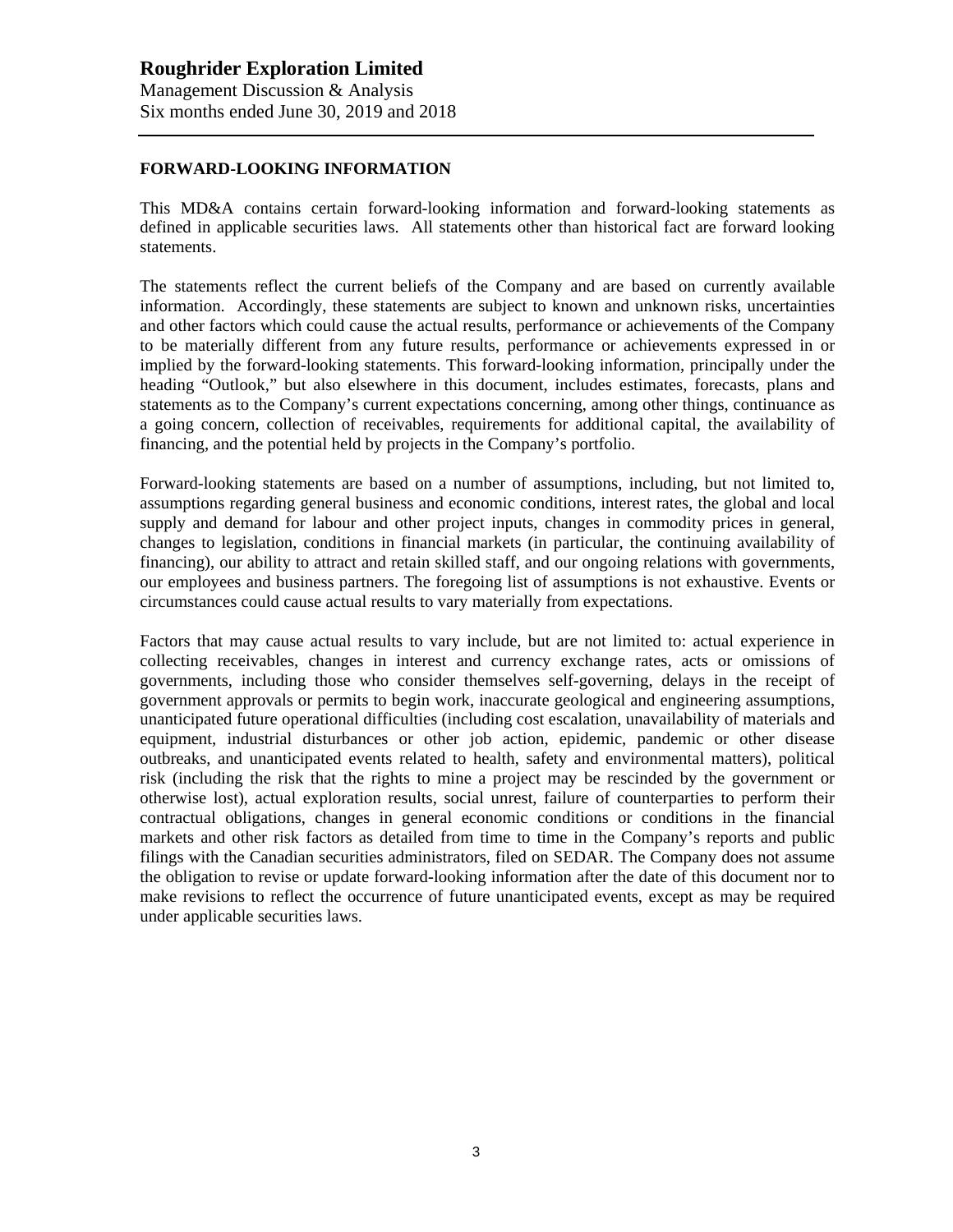#### **BUSINESS OF THE COMPANY**

The principal business of the Company is mineral exploration with a focus on uranium exploration in the Athabasca Basin region of northern Saskatchewan. The 10,537-hectare (26,038 acre) Genesis uranium project is located northeast of the Athabasca Basin, within the Wollaston-Mudjatk Transition Zone ("WMTZ"). All of Saskatchewan's operating uranium mines occur along the WMTZ where it extends to the southwest under the boundaries of the basin.

In addition to the Genesis uranium project, the Company also has 844-hectare Sterling property located eight kilometres north of Houston, BC. The Company cancelled its option right to earn up to an 80% interest in the Brownell Lake and the Olsen properties, located near La Ronge, Saskatchewan on March 1, 2019.

The Company is a reporting issuer in British Columbia, Alberta, and Ontario, and trades on the TSX Venture Exchange under the symbol REL.

Effective July 3, 2018, the Company consolidated its issued and outstanding common shares on the basis of one post-consolidation share for 5 pre-consolidation shares. Unless otherwise stated, all share and per share amounts have been restated retrospectively to reflect this share consolidation.

#### **Mineral Properties**

#### Genesis Property

Roughrider has an agreement with ValOre Metals Corp. (formerly Kivalliq Energy Corp) ("ValOre"), pursuant to which Roughrider may earn up to an 85% interest in ValOre's "Genesis" uranium project (the "Genesis property"). Under the terms of the option agreement, as amended December 22, 2015 (the "Genesis Property Option Agreement"), the Company earned the right to an initial 50% interest in the Genesis property by making cash payments of \$700,000 (\$525,000 cash paid and \$175,000 paid through the issuance of 500,000 shares at a deemed price of \$0.35 per share), incurring exploration expenditures of \$2.1 million (\$2.15 million expended as at December 31, 2017), and issuing 787,932 common shares (issued). A definitive joint venture agreement has not yet been finalized at the date of this MD&A. Roughrider may acquire a further 35% interest (for an aggregate 85% interest) by making additional cash payments of \$700,000 and incurring additional exploration expenditures of \$2,500,000. All remaining cash payments may be made either in cash or in shares, at Roughrider's election.

The Company, in conjunction with ValOre, have reduced the Genesis holding to focus on the key Jurgen and Johnston areas of interest. The Genesis property currently comprises 9 claims, all in Saskatchewan, totaling 10,537 hectares (26,038 acres). On March 30, 2019 and April 10, 2019 a total of five claims spread amongst the Johnston, Kingston, Daniel's Bay and Melnick areas expired.

The Genesis property is located northeast of Saskatchewan's Athabasca Basin, within the prospective northeast trending Wollaston-Mudjatk Transition Zone ("WMTZ"). The current claims begin 65 kilometres to the northeast of Cameco Corporation's recently closed Eagle Point uranium mine and extend 90 kilometres northeast to the Manitoba border along the same prospective geological and structural domain.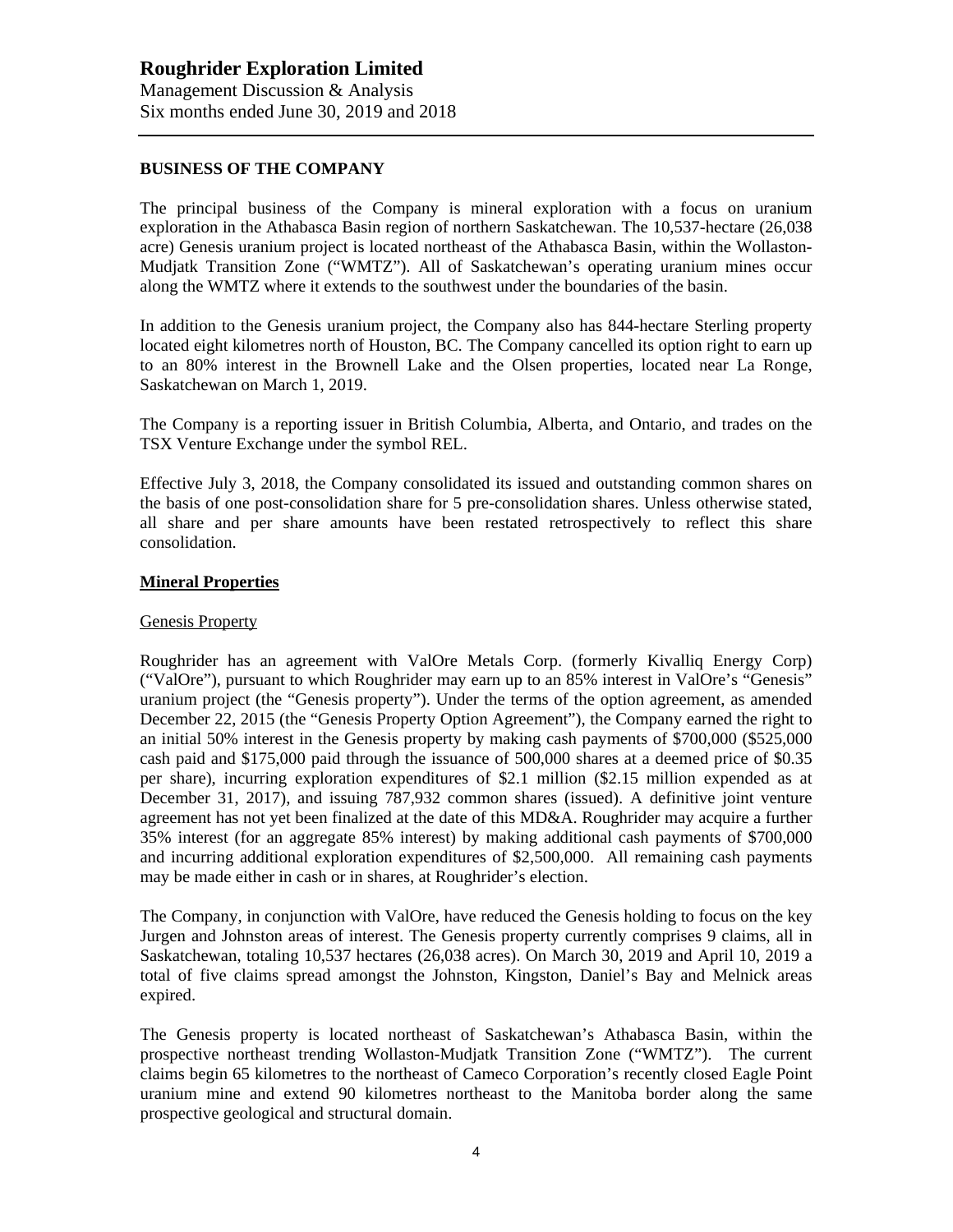Until recently, explorers focused on targeting uranium mineralization within the current boundaries of the Athabasca Basin, even though many of the high-grade resources are located within basement rocks lying beneath the rocks of the Athabasca Basin. More recent discoveries at the western boundary of the Basin, such as Fission Uranium Corp.'s RRR deposit and Nexgen Energy Corp's Arrow deposit, are hosted by basement rocks that are clearly outside current basin boundaries. The Genesis property was acquired, and work programs were executive to explore areas outside of the Basin that have known uranium showings and favorable structural settings within basement host rocks.

The Genesis property covers regional host rocks known to host uranium mineralization. The project area has previously been explored by Denison Mines Limited, Roughrider Uranium Corp., Triex Minerals Corporation, CanAlaska Uranium Ltd., and the geological surveys of Saskatchewan and Canada. Past exploration in the area included lake sediment and soil geochemical surveys, airborne geophysical surveys, ground geochemical surveys, geological mapping and radiometric assisted prospecting. A compilation by ValOre management of this historic work, which outlined identified 30 uranium showings and several known uraniumbearing boulder trains, helped to outline eight target areas that display multi-variant anomalism including combinations of geophysical conductors, radiometrics and/or existing lake sediment, boulder or outcrop uranium or indicator element geochemical anomalies.

With ValOre as project operator, Roughrider incorporated a multi-disciplinary approach exploring the Genesis property. A summary of the work completed between 2014 and 2016 at Genesis by Roughrider is provided in the table below:

| Year       | <b>Project Location</b>                                                                                                        | Work                                                                                                 |                                                                                                                                                          |                                                                                                                                                           |  |
|------------|--------------------------------------------------------------------------------------------------------------------------------|------------------------------------------------------------------------------------------------------|----------------------------------------------------------------------------------------------------------------------------------------------------------|-----------------------------------------------------------------------------------------------------------------------------------------------------------|--|
| 2014       | Property-wide<br>Jurgen 1 & 2, Daniels<br>Bay, Burrill Bay,<br>Kingston, Johnston,<br>Sava, Gilles, GAP,<br>Waspison, Melnick. | Airborne Geophysics<br>Geology/Prospecting<br>Soil Geochemistry<br>Biogeochemistry<br>Lake sediments | CGG DIGEM EM, Mag, Radiometrics<br>Scintillometer assisted<br>B-horizon soils; Enzyme Leach<br>Un-ashed spruce boughs; ICP-MS<br>Torpedo sampler; ICP-MS | $5,984$ Line-km; 8 grids<br>139 Sites; 16 rock samples<br>1,347 soil samples; 28 target areas<br>62 samples; 4 target areas<br>291 samples; property-wide |  |
| Mar. 2015  | Jurgen 1 & Jurgen 2<br>Jurgen 1, Jurgen 2 & Sava                                                                               | Ground VLF-EM<br>Biogeochemistry                                                                     | SJ Geophysics, VLF-EM<br>Ashed black spruce twig, ICP-MS                                                                                                 | 32 and 37.2 line-km respectively<br>249, 296 and 49 sample respectively                                                                                   |  |
| Dec. 2015  | Jurgen, Daniel's Bay,<br>Kingston-Johnston-GAP,<br>Melnick                                                                     | Inversion analysis;<br>GeoInterp integrated<br>analysis                                              | Condor Consultants Inc.<br>Integrated analysis of geophysical,<br>geological, geochemical data                                                           | 31 target areas outlined total.                                                                                                                           |  |
| Apr. 2016  | Jurgen, Daniel's Bay,<br>Kingston., Johnston,<br>Melnick                                                                       | Airborne geophysics<br>Gravity gradiometry<br>Magnetics                                              | CGG FALCON AGG Survey and<br>magnetics                                                                                                                   | $1,677$ line-km in 5 grids.                                                                                                                               |  |
| Aug. 2016  | Jurgen, Daniel's Bay,<br>Kingston., Johnston,<br>Melnick                                                                       | Integrated analysis of<br>AGG data                                                                   | Condor Consultants Inc; data inversion                                                                                                                   | 20 gravity targets identified (9 at<br>Jurgen $& 7$ at Johnston)                                                                                          |  |
| Sept. 2016 | Jurgen                                                                                                                         | Soil Geochemistry<br>Biogeochemistry<br>Prospecting                                                  | B-horizon soils; Enzyme Leach<br>Ashed black spruce twig, ICP-MS<br>Scintillometer assisted                                                              | 187 soil samples 3 target areas<br>147 samples, 3 target areas<br>2 rock samples                                                                          |  |

# **Genesis Property: Work Completed by Roughrider Exploration Limited 2014-2016**

In September and October 2017, the Company engaged Geotech Ltd. ("Geotech") to perform an airborne Z-Axis Tipper Electromagnetic (" $ZTEM^{TM}$ " and Magnetometer geophysical systems survey of the Jurgen, Johnston-GAP, Kingston and Melnick target areas at the Genesis Project. Final reports were received in January 2018.

The Geotech ZTEM<sup>TM</sup> survey was flown in a northeast to southwest (N 50 $\degree$  E azimuth) direction with traverse line spacing of 200 and 250 metres. Tie lines were flown perpendicular to the traverse lines. The nominal EM sensor ground clearance was 81 m in average and the nominal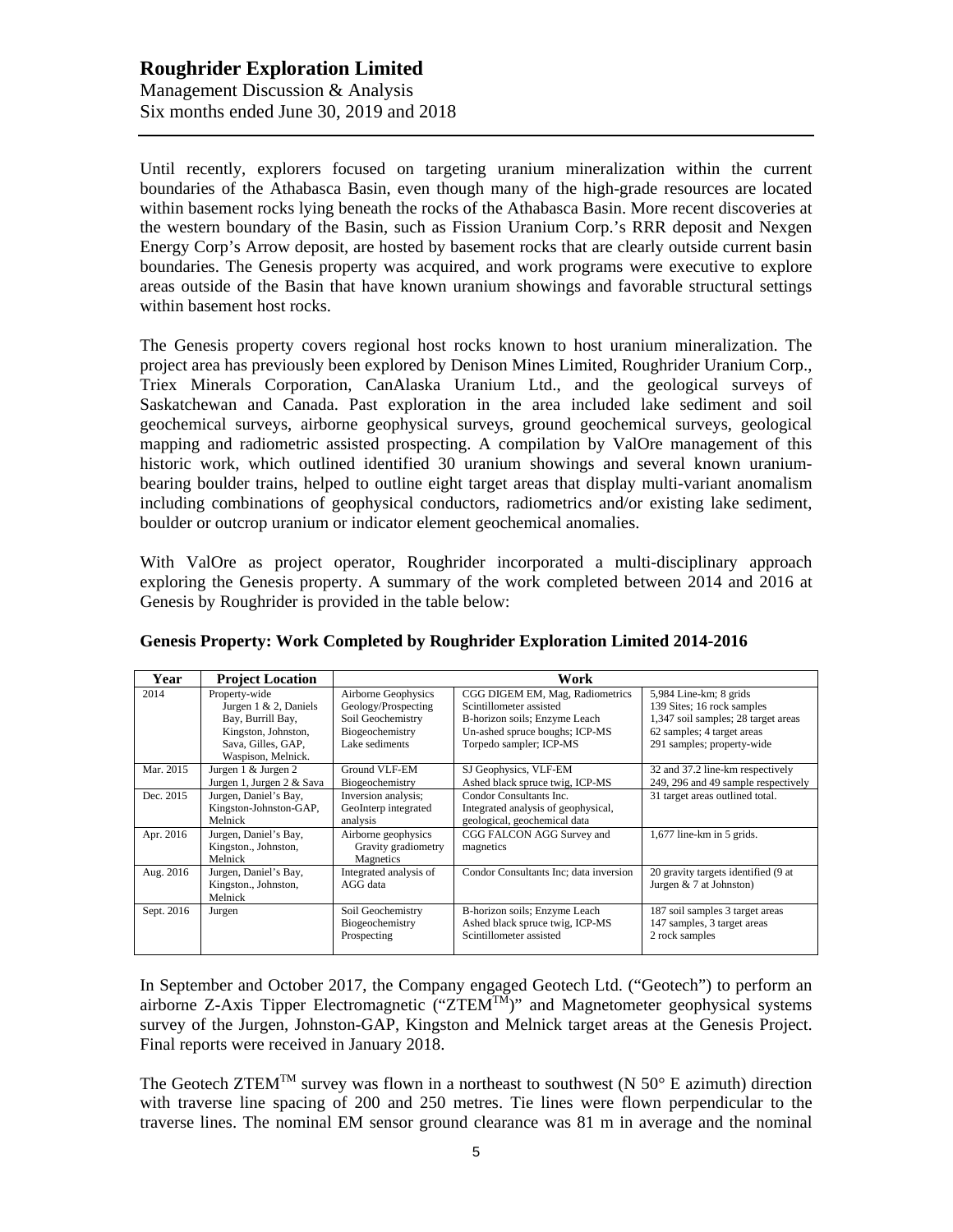# **Roughrider Exploration Limited** Management Discussion & Analysis Six months ended June 30, 2019 and 2018

magnetic sensor ground clearance was 96 m. The ZTEM data collected from the three coils are used to obtain the X and Y components of the Tipper (Tzx and Tzy), (Vozoff, 1972) at 6 frequencies of 22, 30, 45, 90, 180, 360 and 720 Hz. The northeast-southwest survey orientation provides the best orientation for sampling suspected smaller, northwest-southeast oriented crossstructures.

The ZTEM system provides resistivity values between 50 Ohm-m and 8,000Ohm-m in 3D crosssectional and 2D planar depth slices for the depth range of 0 to 1,000 metres. In the Genesis survey area, conductive bodies are predicted around 100 Ohm-m or lower, and resistive ones are above 3,000 Ohm-m.



3D ZTEM resistivity inversion voxel model for the Genesis Property areas.

Well defined, generally northeast trending conductors are evident in the survey areas. Resistivity zones are very sharp, especially in the Johnston/GAP area. Significant disruptions are also noted along the trace of some of the conductors, most notably at Jurgen. North trending cross structures are also suggested at Jurgen and Johnston/GAP.

A detailed compilation and analysis of the 3D inversion of the ZTEM data, in combination with all previous survey data (DIGEM, FALCON Gravity, magnetics and radiometrics) is required to fully prioritize the drill targets on the property.

During the year ended December 31, 2018, the Company determined that it would not be advancing the Genesis project at this time. Accordingly, the Company has written off acquisition costs of \$1,333,612 as at December 31, 2018.

### Silver Ace and Sterling Silver Properties, British Columbia

On November 16 and 22, 2017, the Company announced that it had acquired, by staking, the 3,056-hectare Silver Ace property located five kilometres south of Houston, BC and the 4,016 hectare Sterling property located eight kilometres north of Houston, BC, respectively. In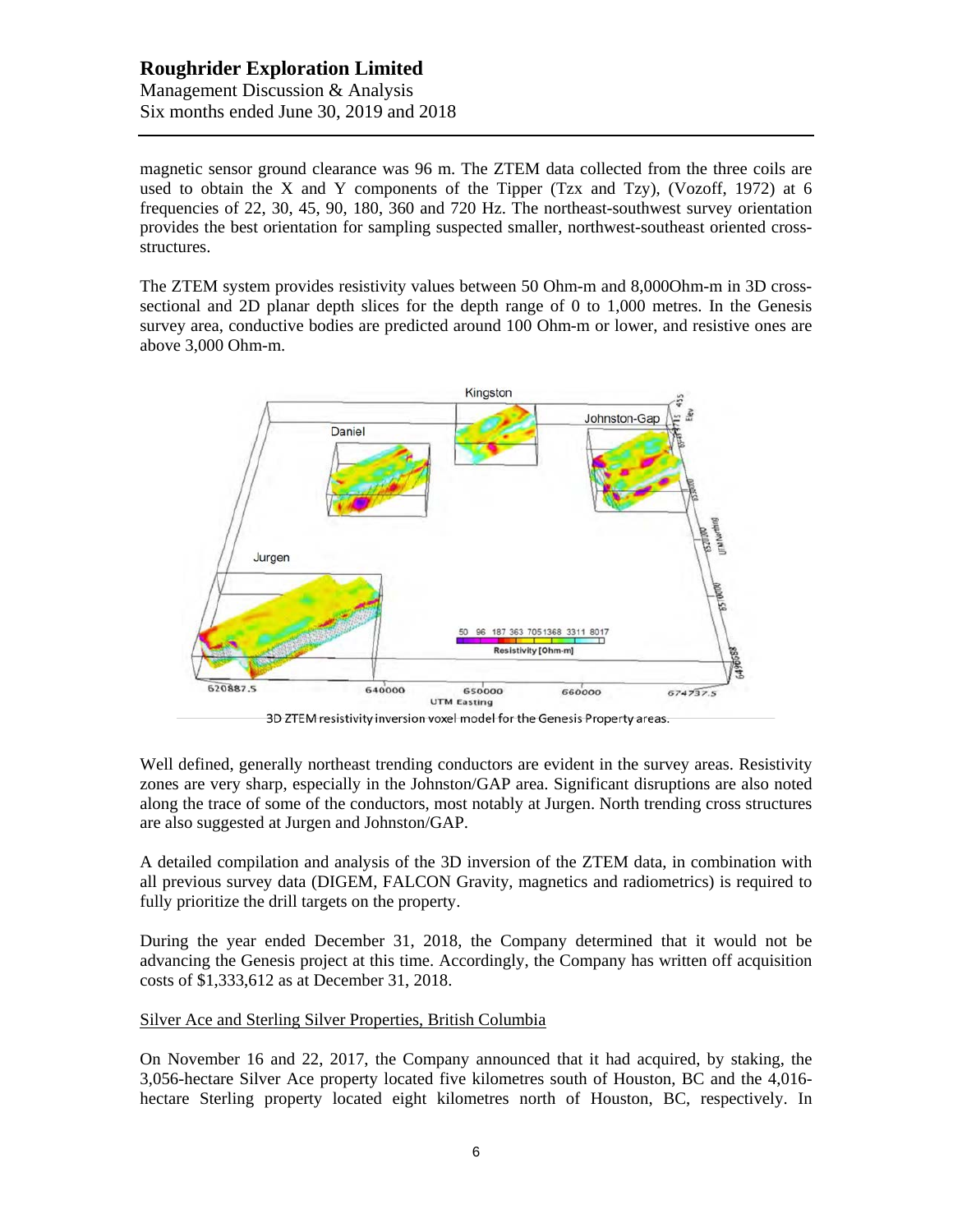# **Roughrider Exploration Limited** Management Discussion & Analysis Six months ended June 30, 2019 and 2018

November 2018, these claims were reduced to only the Sterling 1 and 2 claims totalling 844 hectares.

The Sterling property was staked to encompass intrusive rocks of the Late Cretaceous Bulkley and the Eocene Goosly Plutonic Suites. On the Sterling Property, multiple stocks of the Topley, Bulkley and Goosly Plutonic Suites intrude Lower Jurassic Hazelton Group (Telkwa Formation) calc-alkaline volcanic rocks and Upper Jurassic Bowser Lake Group sedimentary rocks.

The ground that makes up the Sterling Property was selected based on geological factors that management considers make it prospective for intrusive associated, breccia vein-hosted precious metal deposits, including:

- The historic Joe B polymetallic Ag-Cu-Pb-Zn vein occurrence on the Sterling 2 claim (MinFile 093L 206). The Joe B is described in the 1928 BC Ministry of Mines Annual Report as a north-northwest striking, 22.9 centimetre vein that assayed trace gold, 548.56 g/t silver and 0.7% copper.
- Historic high-grade silver-base metal veins on the Sterling 1 claim, including the Christina, Gwenda, Paola and Monica vein showings (Adriatic Resources Corp.; 1984 Assessment Report 13364).

| <b>Sample</b><br>No. |                       | $Ag (g/t)^*$ | Au $(g/t)^*$ | Cu (%) | $\mathbf{Zn}$ (%) |
|----------------------|-----------------------|--------------|--------------|--------|-------------------|
| <b>GWENDA VEIN</b>   |                       |              |              |        |                   |
| 802                  | Grab                  | 840.7        | 0.75         | 1.01   | 0.25              |
| 804                  | Grab                  | 6.9          | 2.88         | n/a    | n/a               |
|                      | <b>CHRISTINA VEIN</b> |              |              |        |                   |
| 702                  | Select Grab           | 1165.0       | 1.58         | 0.87   | 1.91              |
| 703                  | Grab                  | 157.0        | 0.17         | 0.15   | 1.31              |
| 807                  | Select Grab           | 287.3        | 0.14         | 0.17   | 0.93              |
| 808                  | Grab                  | 155.6        | 0.24         | 0.11   | 3.45              |
| <b>PAOLA VEIN</b>    |                       |              |              |        |                   |
| 755                  | Chip/1.2 m            | 89.5         | n/a          | 0.54   | n/a               |

A small work program was undertaken on both properties in December 11 to 16, 2017. A twoperson crew from SJ Geophysics undertook a GPS-controlled magnetic and Very Low Frequency Electromagnetic (VLF-EM) survey on each of the properties. At the Sterling property, an eastwest oriented, 16-line kilometre survey was completed over the Joe B occurrence, located on the Sterling2 claim.

Although small surveys from which extrapolation of the results is limited, the results do outline anomaly trends that warrant follow up. At the Joe B grid area, a strong magnetic anomaly (possible dyke) trends northwest through the reported location of the Joe B occurrence that is roughly coincident with a similar oriented VLF-EM conductor. Additional north-south trending conductors also warrant follow up.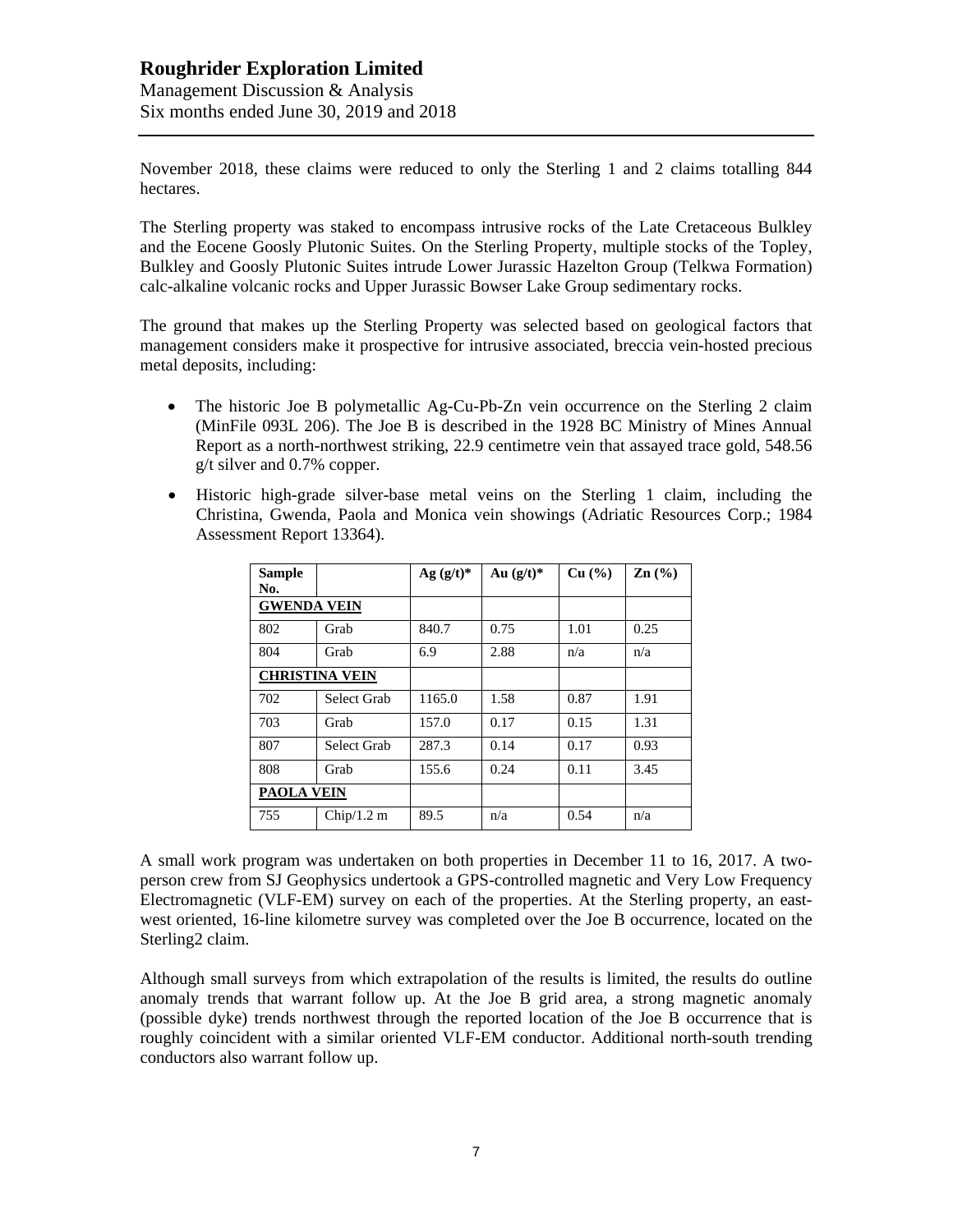# **Roughrider Exploration Limited**

Management Discussion & Analysis Six months ended June 30, 2019 and 2018



During the year ended December 31, 2018, the Company did not renew the Silver Ace claims; accordingly, the Company has written off \$6,189 in related acquisition costs as at December 31, 2018.

### Brownell Lake and Olsen Properties, Saskatchewan

As of March 1, 2019, the Brownell Lake and Olsen Option Agreements were terminated, and 100% rights returned to Eagle Plains.

# **HIGHLIGHTS FOR THE SIX MONTHS ENDED JUNE 30, 2019 AND SUBSEQUENT PERIOD TO AUGUST 29, 2019**

### **Financial Highlights**

There were no significant financial highlights during the six months ended June 30, 2019 and to the date of this MD&A.

# **Operational Highlights**

On March 1, 2019, the Company terminated the option agreements for the Brownell Lake and Olsen properties located near La Ronge, Saskatchewan.

# **OUTLOOK**

As of June 30, 2019, the Company had \$159,724 in cash (December 31, 2018 - \$187,337), and a working capital deficit<sup>1</sup> of \$82,065 (December 31, 2018 - \$46,626 working capital).

<sup>&</sup>lt;sup>1</sup> Working capital is a non-GAAP-measure is defined as current assets net of current liabilities.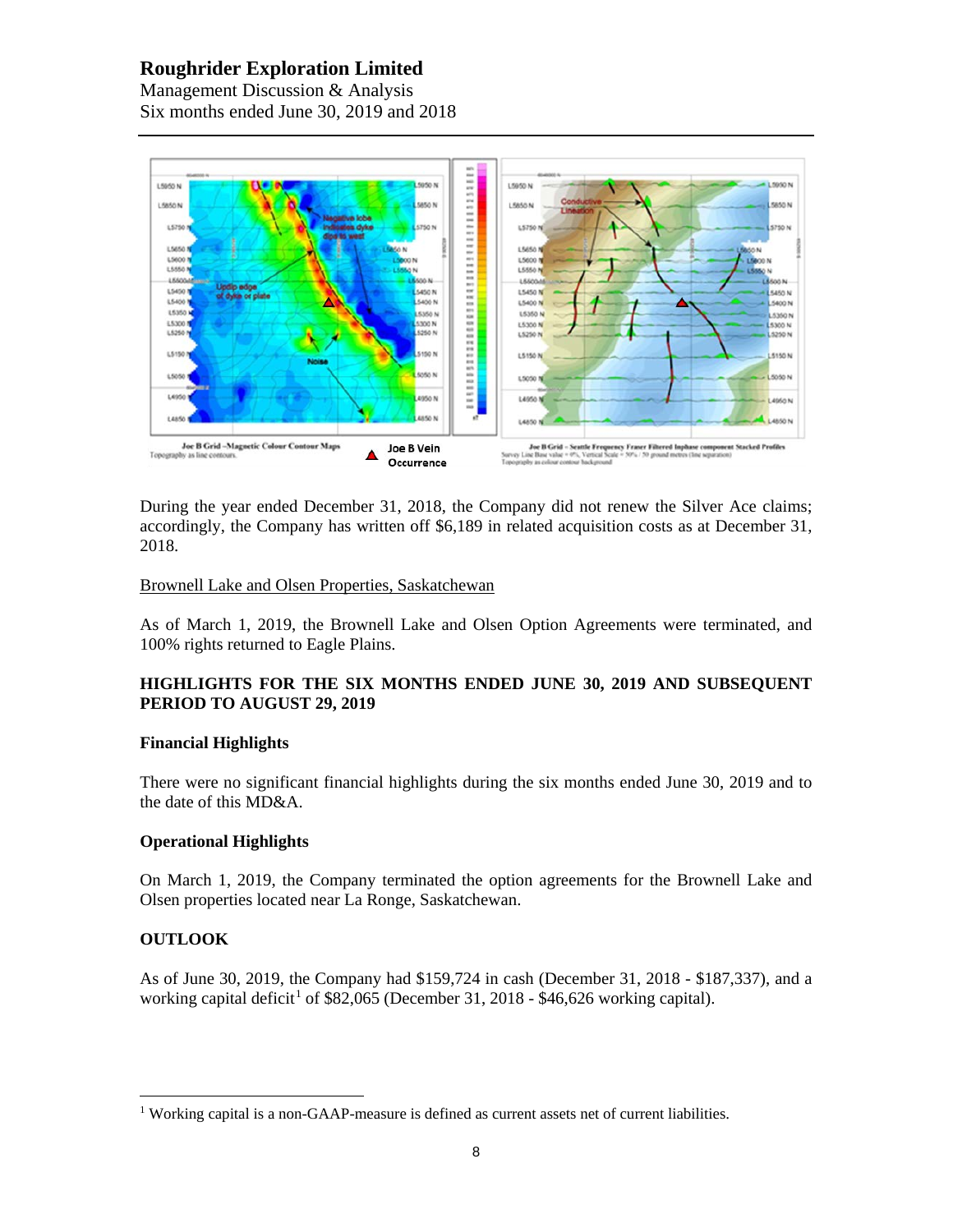# **Roughrider Exploration Limited** Management Discussion & Analysis Six months ended June 30, 2019 and 2018

The current objectives of the Company are to continue exploring the Genesis uranium project with a view to fully earning the 85% interest under the option agreement and to explore its Sterling property; however these objectives will require raising additional capital.

The Company's ability to continue as a going concern is dependent upon a number of factors – principally on the Company's ability to create positive cash flow in the short term either by obtaining the necessary financing to undertake additional exploration and development of its mineral property interests, by creating one or more additional joint venture agreements with partners in order to achieve the foregoing, or by selling one or more mineral property interests. The Company no longer has sufficient cash to meet its existing obligations, and is deferring payments to management in order to continue operations.

### **DISCUSSION OF OPERATIONS AND FINANCIAL CONDITION**

#### *Selected Annual Information*

The following summary of the Company's selected annual information has been prepared in accordance with IFRS.

|                                  | 2018      | December 31, December 31, December 31,<br>2017 | 2016      |
|----------------------------------|-----------|------------------------------------------------|-----------|
| Loss and Comprehensive Loss      | 1,735,083 | 712,681                                        | 530,171   |
| Basic and Diluted Loss per Share | (0.16)    | (0.02)                                         | (0.02)    |
| <b>Total Assets</b>              | 205,040   | 1,699,574                                      | 1,716,798 |

*Summary of Quarterly Results*

|                    | Revenues | Net Loss    | <b>Basic and Diluted</b><br>Loss per Share |
|--------------------|----------|-------------|--------------------------------------------|
| Quarter ended      | \$       | S           |                                            |
| June 30, 2019      | Nil      | (60,067)    | (0.00)                                     |
| March 31, 2019     | Nil      | (63, 624)   | (0.01)                                     |
| December 31, 2018  | 42,857   | (1,377,811) | (0.10)                                     |
| September 30, 2018 | 57,143   | (136, 339)  | (0.01)                                     |
| June 30, 2018      | 14,286   | (101, 139)  | (0.01)                                     |
| March 31, 2018     | Nil      | (119,794)   | (0.01)                                     |
| December 31, 2017  | Nil      | (359, 996)  | (0.05)                                     |
| September 30, 2017 | Nil      | (78, 265)   | (0.01)                                     |

In 2018 and 2019 to date, the Company has focused on minimizing costs, while performing data analysis, limited fieldwork, and other projects during the period to advance exploration in a few specific areas.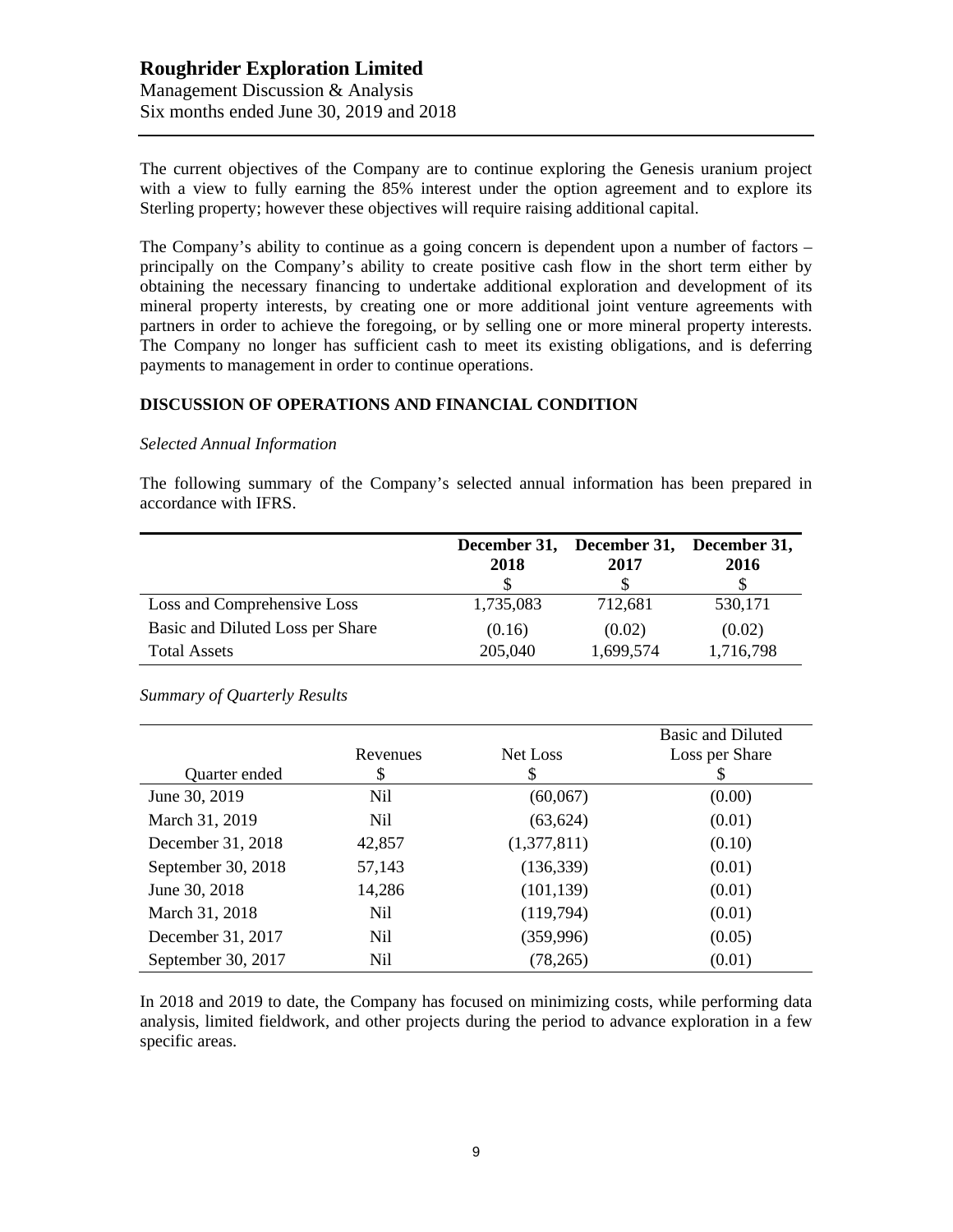# **Roughrider Exploration Limited**

Management Discussion & Analysis Six months ended June 30, 2019 and 2018

### *Three months ended June 30, 2019*

The loss for the quarter ended June 30, 2019 ("Q2-19") reflects the cost of the Company's base expenditures. Quarterly expenditures decreased from \$115,425 in Q2-18 to \$60,067 in Q2-19. In the comparative period, the Company wrote off Sabin property acquisition costs of \$18,821. In Q2-19, the Company also recognized \$nil (2018 - \$10,045) in flow-through premium liability in relation to qualifying flow-through expenditures in the period and \$nil (2018 - \$14,286) in consulting fee revenues.

#### *Six months ended June 30, 2019*

The loss for the six-month period ended June 30, 2019 ("H2-19") reflects the cost of the Company's base expenditures. Expenditures decreased from \$235,219 in H1-18 to \$123,691 in H1-19 primarily as a result of the decrease in exploration expenses in the current period. In the comparative period, the Company wrote off Iron Butte property acquisition costs of \$38,537. In H1-19, the Company also recognized \$nil (2018 - \$10,415) in flow-through premium liability in relation to qualifying flow-through expenditures in the period.

#### *Capital Purchases*

There were no capital purchases during the six months ended June 30, 2019 and 2018.

### *Exploration Costs Incurred*

The Company incurred the following exploration expenditures during the six months ended June 30, 2019 and 2018:

|                                      | 2019                     | 2018   |
|--------------------------------------|--------------------------|--------|
|                                      |                          |        |
| Genesis, Saskatchewan, Canada        | $\sim$                   | 3.999  |
| Brownell Lake, Saskatchewan, Canada  |                          | 52,720 |
| Olsen, Saskatchewan, Canada          |                          | 7,548  |
| Silver Ace, British Columbia, Canada |                          | 1,104  |
| Sterling, British Columbia, Canada   |                          | 1,104  |
| Total                                | $\overline{\phantom{a}}$ | 66.475 |

*Liquidity, Capital Resources and Cash Flow Analysis*

The Company's primary source of funding has been from the issuance of common shares. Management is concerned about the Company's ability to raise additional funds amid the low uranium price, and the prevailing investment climate of risk aversion, particularly toward mining projects.

As at June 30, 2019, the Company's capital stock was \$5,209,518 representing 13,806,551 issued and outstanding common shares without par value (December 31, 2018 - \$5,209,518 representing 13,806,551 issued and outstanding common shares without par value). Other equity reserves, which resulted from share-based payments and agent warrant issuances totaled \$518,306 (December 31, 2018 - \$518,306). The deficit was \$5,803,700 at June 30, 2019 (December 31, 2018 - \$5,680,009). Accordingly, shareholders' deficiency was \$75,876 at June 30, 2019 (December 31, 2018 - \$205,040 shareholders' equity).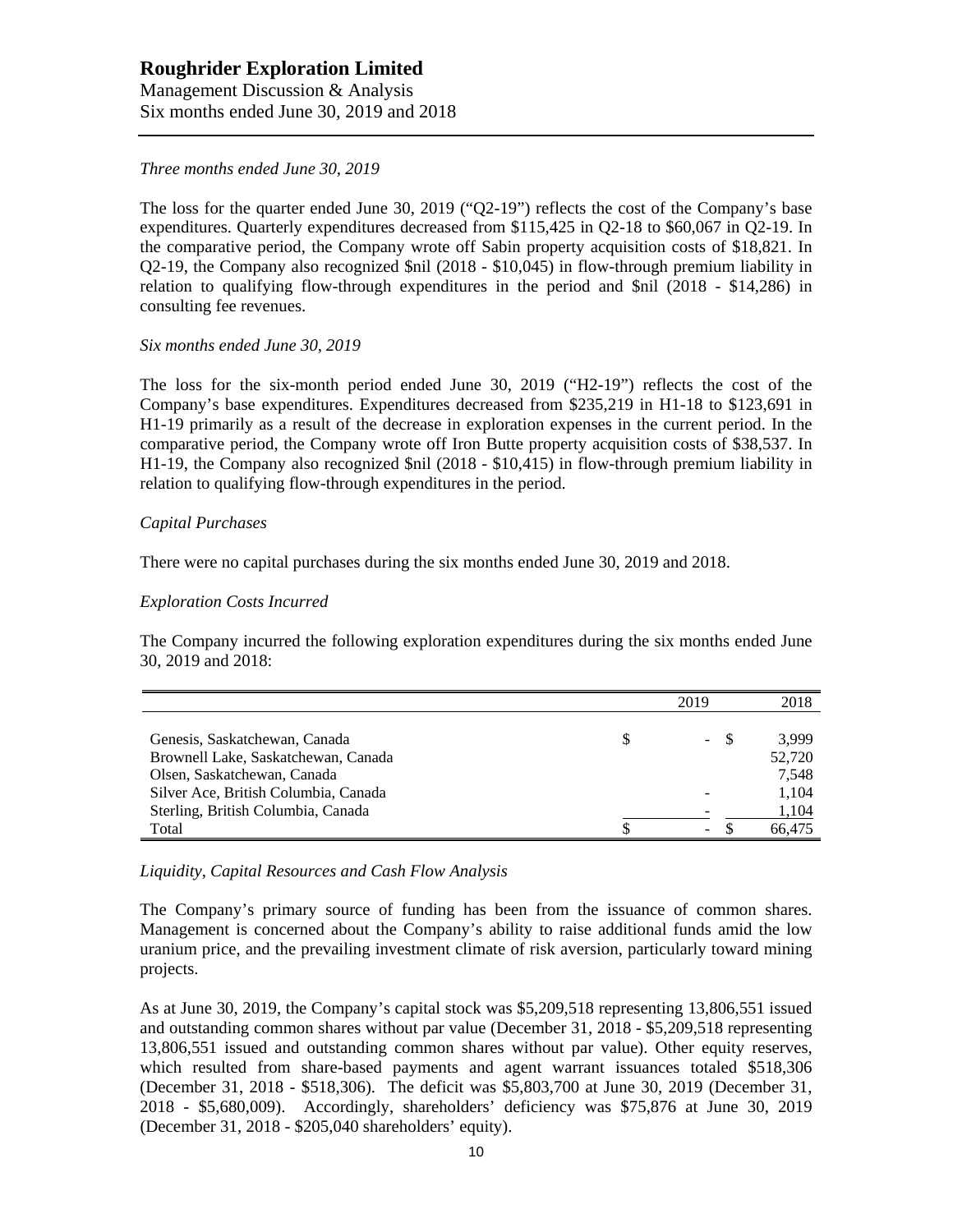The Company had 480,000 outstanding stock options as at June 30, 2019 (December 31, 2018 – 480,000).

The Company's minimum capital requirement for its resource properties for the upcoming fiscal year will be \$nil. In addition, the Company's general and administrative expenses, excluding any share-based payments, will be approximately \$400,000.

### *Financial Instruments*

The Company's financial instruments consist of cash and cash equivalents, receivables, and accounts payable and accrued liabilities. It is management's opinion that the Company is not exposed to significant interest, currency or credit risk arising from the financial instruments. Credit risk is managed for cash by having a major Canadian bank hold the funds in a chequing account. Credit risk is managed for significant receivables by seeking prompt payment, monitoring the age of receivables, and making follow up inquiries when receivables are not paid in a timely manner. Currency risk is negligible as all funds and payables are denominated in Canadian dollars. The Company does not engage in any hedging activities. Further discussion of these risks is available in the condensed interim financial statements for the six months ended June 30, 2019.

### **ADDITIONAL DISCLOSURE FOR VENTURE ISSUERS WITHOUT SIGNIFICANT REVENUE**

Significant components of general and administrative expenses are shown separately on the *Condensed Interim Statements of Loss and Comprehensive Loss,* also part of the condensed interim financial statements for the six months ended June 30, 2019.

### **RISK FACTORS**

#### *Macroeconomic Risk*

Impairments and write-downs of major mining projects have led to a significant reduction in "risk appetite" with respect to funding investment into exploration companies. As a result, the ability for exploration companies to access capital through private placements has been significantly diminished. The long-term result of lower risk appetite is that projects take longer to develop or may not be developed at all.

### *Political Policy Risk*

Despite the recent moderation in the gold price, the previously record-high gold prices encouraged numerous governments around the world to look at ways to secure additional benefits from the mining industry across all commodity types, an approach recognized as "Resource Nationalism." Mechanisms used or proposed by governments have included increases to royalty rates, corporate tax rates, implementation of "windfall" or "super taxes," and carried or freecarried interests to the benefit of the state. Extreme cases in Venezuela and Argentina have resulted in the nationalization of active mining interests. Such changes are viewed negatively in the investment community and can lead to share price erosion, and difficulty in accessing capital to advance projects.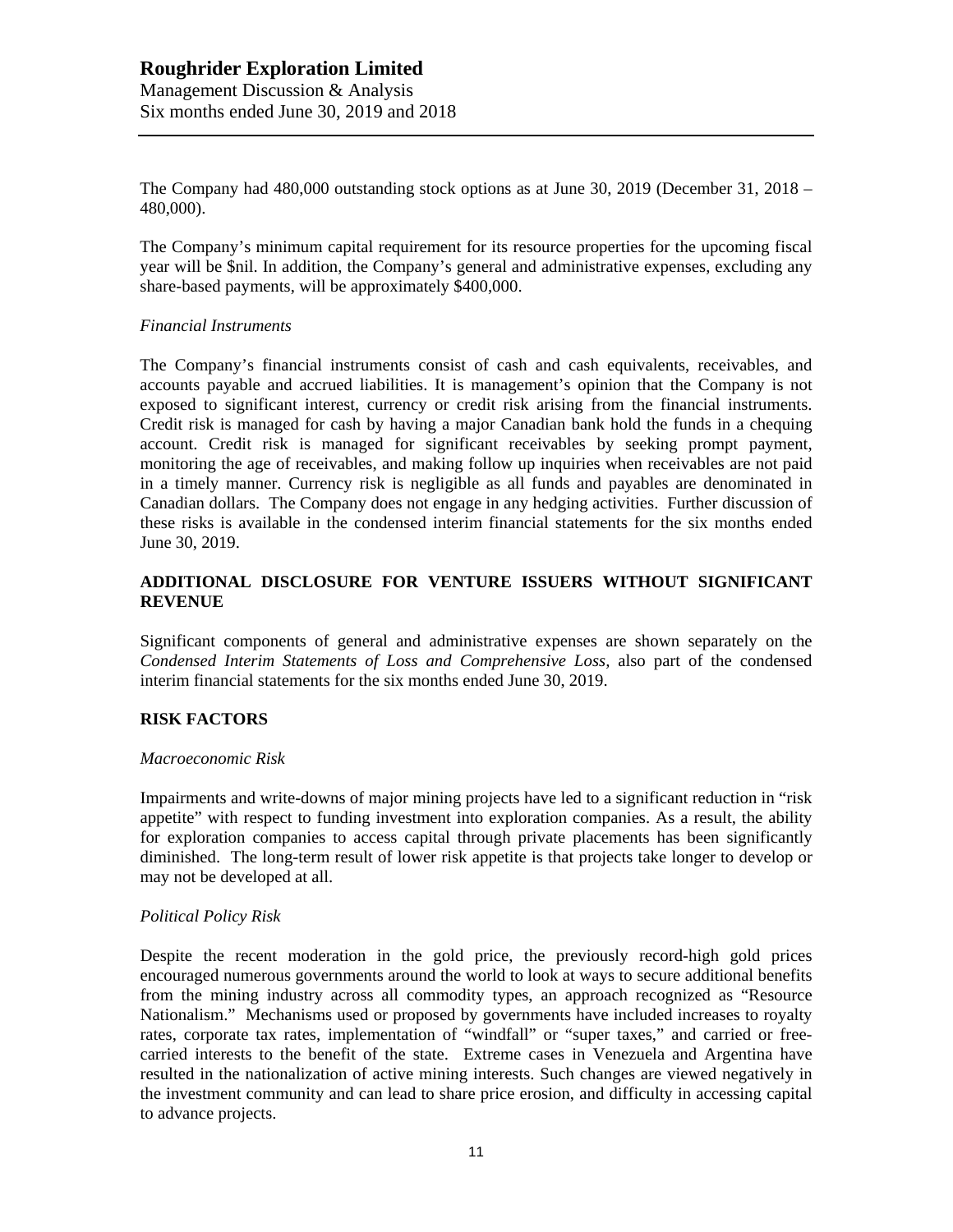# *Exploration Risk*

Mineral exploration and development involve a high degree of risk and few projects are ultimately developed into producing mines. There is no assurance that the Company's selected Qualifying Transaction will demonstrate exploration results sufficient to result in the definition of a body of commercial ore. Whether an ore body will be commercially viable depends on a number of factors including the particular attributes of the deposit such as size, grade and proximity to infrastructure, as well as mineral prices and government regulations, including environmental regulations.

### *Financial Capability and Additional Financing*

The Company has limited financial resources, has no source of operating income and has no assurance that additional funding will be available to it. It is anticipated that further exploration and development of the projects will be financed in whole or in part by the issuance of additional securities by the Company. Although the Company has been successful in the recent past in financing its initial activities through the issuance of equity securities, there can be no assurance that it will be able to obtain sufficient financing in the future to execute its business plan, particularly with ongoing uncertainty in the global financial markets, and the prevailing investment climate of risk aversion particularly in the resource sector. A discussion of risk factors particular to financial instruments is presented in the audited financial statements for the year ended December 31, 2018.

The Company has not commenced commercial mining operations and has no assets other than cash and cash equivalents, modest receivables and a small amount of prepaid expenses. The Company has no history of regular earnings and is not expected to generate earnings or pay dividends until the company's exploration project is sold or taken into production.

### *Commodity Prices*

The mineral industry varies with the price of metals. The prices of uranium, gold and other commodities have fluctuated widely in recent years and are affected by factors beyond the control of the Company including, but not limited to, international economic and political trends, currency exchange fluctuations, economic inflation and expectations for the level of economic inflation in the consuming economies, interest rates, global and local economic health and trends, speculative activities and changes in the supply of commodities due to significant (often sovereign or national) purchases and divestitures, new mine developments, mine closures as well as advances in various production and use technologies of commodities. All of these factors will impact the viability of the Company's exploration projects in ways that are impossible to predict with certainty.

### *Uranium Market*

Since uranium is used both as a fuel for power generation and as a weapon, its price is subject to unique forces in addition to the typical supply / demand tension impacting all commodities. These unique forces include the level of strategic government stockpiling or disposition, the level of effort being expended to cap the number of nuclear-armed states in the world, the public perception of the relative safety of nuclear power generation, and related government and international regulation. While these unique forces appear to have acted together in recent years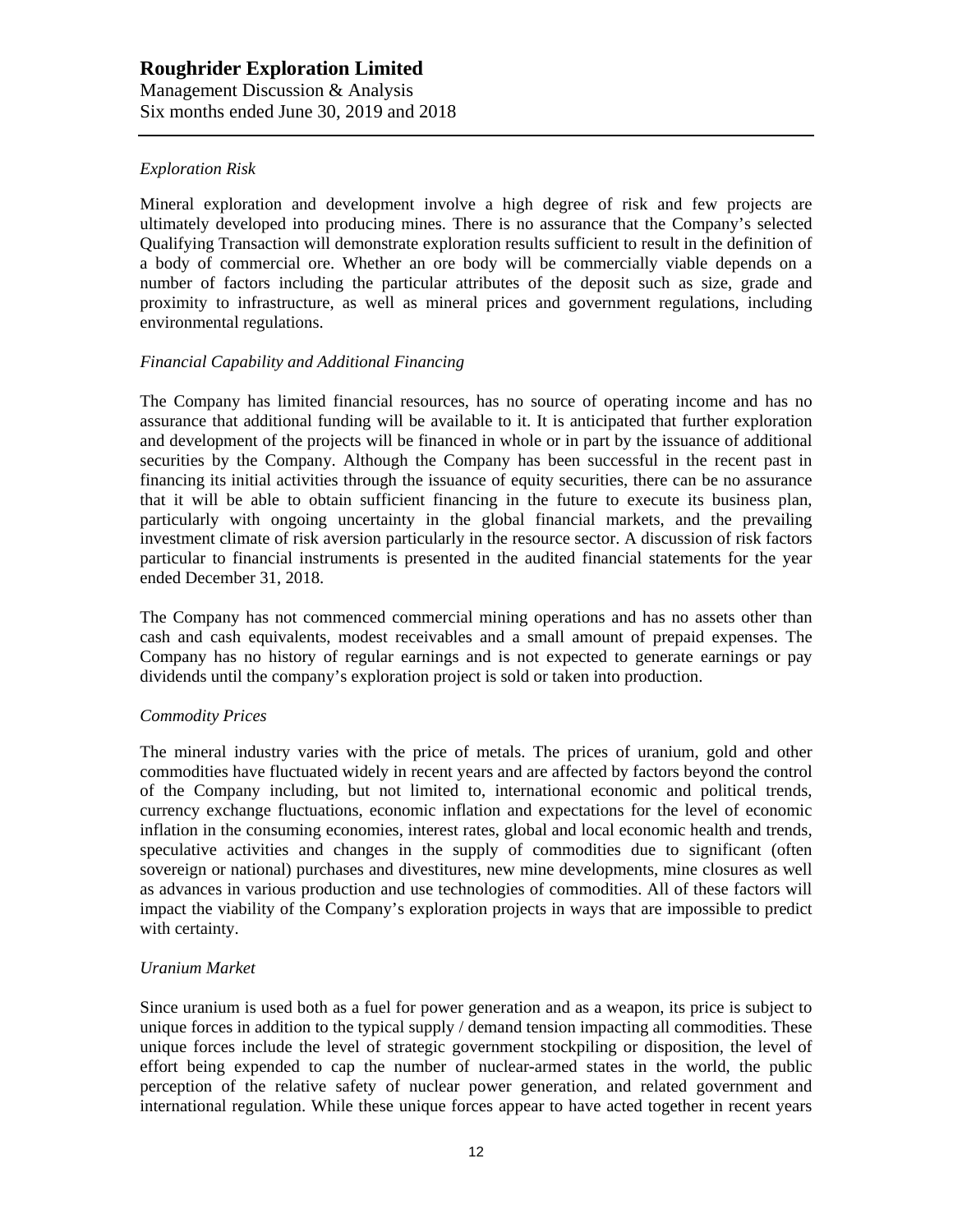to suppress the spot price of uranium, this risk may become an opportunity if those forces subside and the spot price of uranium continues to rise.

#### *Environment*

Both the exploration and any production phases of the Company's future operations will be subject to environmental protection regulations in the jurisdictions in which it operates. Globally, environmental legislation is evolving towards stricter standards and enforcement, more stringent environmental impact assessments of new mining projects and increasing liability exposure for companies and their directors and officers. There is no assurance that future environmental regulations will not adversely affect the Company or its future operations.

#### *Human Health*

The Company seeks to provide its employees with a safe and healthy workplace. The impact of highly contagious diseases, including the impact of a real or threatened pandemic, can be substantial both to individuals, and organizations. In the event of a disease outbreak, the Company may have to curtail or suspend operations for a period of time. Reduced operations could have varying impact on the Company, depending on the timing and duration of the incident and on other ancillary factors.

*Financial Instrument Risk*

As a result of its use of financial instruments, the Company is subject to credit risk, interest rate risk, currency risk, liquidity risk and other price risks. These risks are considered to be small. These risks are discussed comprehensively in the condensed interim financial statements for the six months ended June 30, 2019.

### *Liquidity of Common Shares*

There can be no assurance that an active and liquid market for the Company's common shares will develop or continue to exist, and an investor may find it difficult to resell its common shares. In addition, trading in the common shares of the Company may be halted at other times for other reasons, including for failure by the Company to submit documents to the Exchange in the time periods required.

### **PROPOSED TRANSACTIONS**

There are no proposed transactions as at June 30, 2019 and to the date of this MD&A.

### **RECENT ACCOUNTING PRONOUNCEMENTS**

#### **Adoption of New Standards and Interpretations**

Accounting policies used in the preparation of these condensed interim financial statements are consistent with those described in the Company's audited annual financial statements for the year ended December 31, 2018, except for the following change to IFRS, which were adopted as at January 1, 2019:

*IFRS 16, Leases*: This new standard eliminates the classification of leases as either operating leases or finance leases and introduces a single lessee accounting model which requires the lessee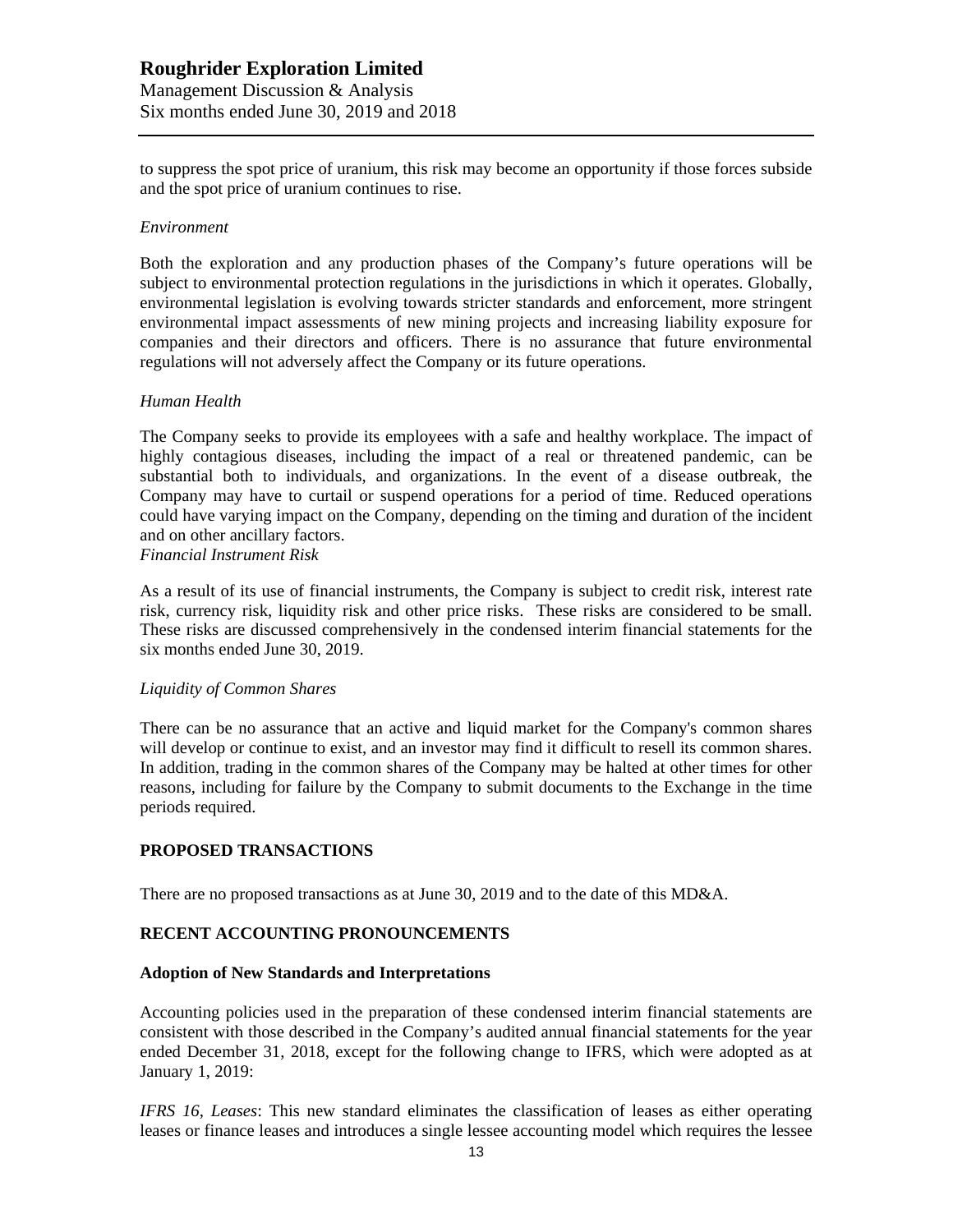to recognize assets and liabilities for all leases with a term of longer than 12 months. The Company has no leases as at June 30, 2019, therefore the adoption of IFRS 16 did not have a material impact on the Company's condensed interim financial statements.

# **OFF-BALANCE SHEET ARRANGEMENTS**

The Company is not a party to any off-balance sheet arrangements that have, or are reasonably likely to have, a current or future material effect on the Company's financial condition, changes in financial condition, revenues, expenses, results of operations, liquidity, capital expenditures or capital resources.

# **TRANSACTIONS WITH RELATED PARTIES**

### **Key management personnel:**

Key management personnel are those persons that have the authority and responsibility for planning, directing and controlling the activities of the Company, directly or indirectly. Key management includes executive and non-executive members of the Company's Board of Directors, the CEO, CFO, and a vice president. During the six months ended June 30, 2019, the CEO and a vice president of the Company were paid compensation of \$77,500 (2018 - \$77,500) which is included in salaries, marketing and exploration expenses; non-executive members of the Company's Board of Directors received no cash compensation or stock options.

#### **Other related parties:**

During the six months ended June 30, 2019:

- a) Legal services valued at \$3,338 (2018 \$8,645) were received from a law firm for which one of the directors of the Company is a partner; and
- b) The Company paid \$2,723 (2018 \$1,104) for administrative services and \$6,000 (2018 \$6,000) for rent expense to a company owned by a director and officer of the Company.

As at June 30, 2019, the Company owed \$130,122 (December 31, 2018 – \$46,948) to related parties, which is included in accounts payable and accrued liabilities.

### **OUTSTANDING SHARE DATA**

The following section updates the Outstanding Share Data provided in the condensed interim financial statements for the six months ended June 30, 2019.

| Common Shares outstanding at June 30, 2019 and August 29, 2019 | 13,806,551 |
|----------------------------------------------------------------|------------|
| Stock Options outstanding at June 30, 2019                     | 480,000    |
| Warrants outstanding at June 30, 2019 and August 29, 2019      | 502,062    |

<sup>1</sup> Subsequent to June 30, 2019, 390,000 stock options exercisable at \$1.10 per share expired unexercised.